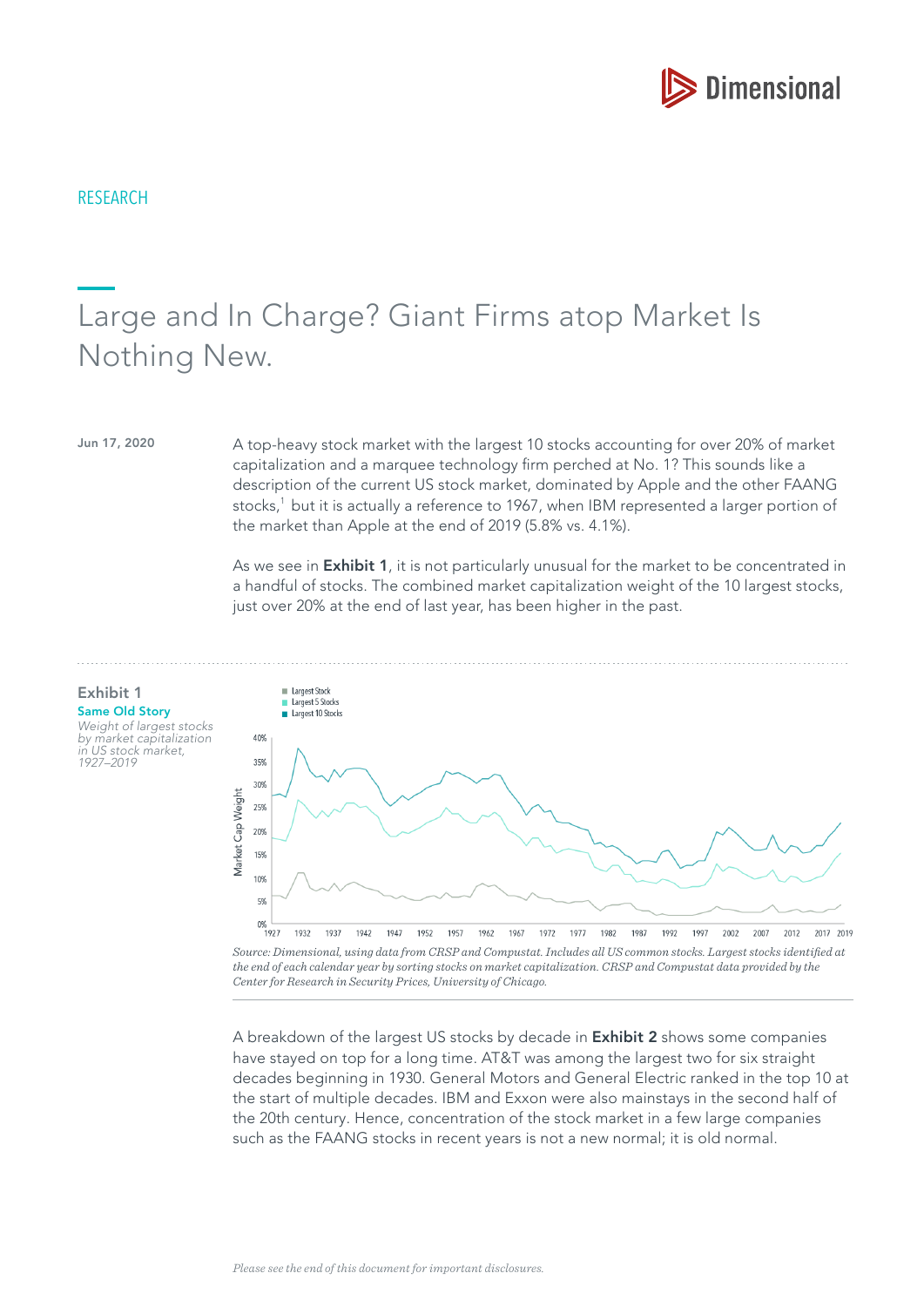



Moreover, while the definition of "high-tech" is constantly evolving, firms dominating the market have often been on the cutting edge of technology. AT&T offered the frst mobile telephone service in 1946. General Motors pioneered such innovations as the electric car starter, airbags, and the automatic transmission. General Electric built upon the original Edison light bulb invention, contributing to further breakthroughs in lighting technology, such as the fuorescent bulb, halogen bulb, and the LED. So technological innovation dominating the stock market is not a new normal; it is an old normal too.

Another trend attributed to a new normal is the extraordinary performance of FAANG stocks over the past decade, leading some to wonder if we should expect these stocks to continue such strong performance going forward. Investors should remember that any expectations about the future operational performance of a frm are already refected in its current price. While positive developments for the company that exceed current expectations may lead to further appreciation of its stock price, those unexpected changes are not predictable.

To this point, charting the performance of stocks following the year they joined the list of the 10 largest frms shows decidedly less stratospheric results. On average, these stocks outperformed the market by an annualized 0.7% in the subsequent three-year period. Over five- and 10-year periods, these stocks underperformed the market on average.

Exhibit 2 Big Board Largest 10 US stocks at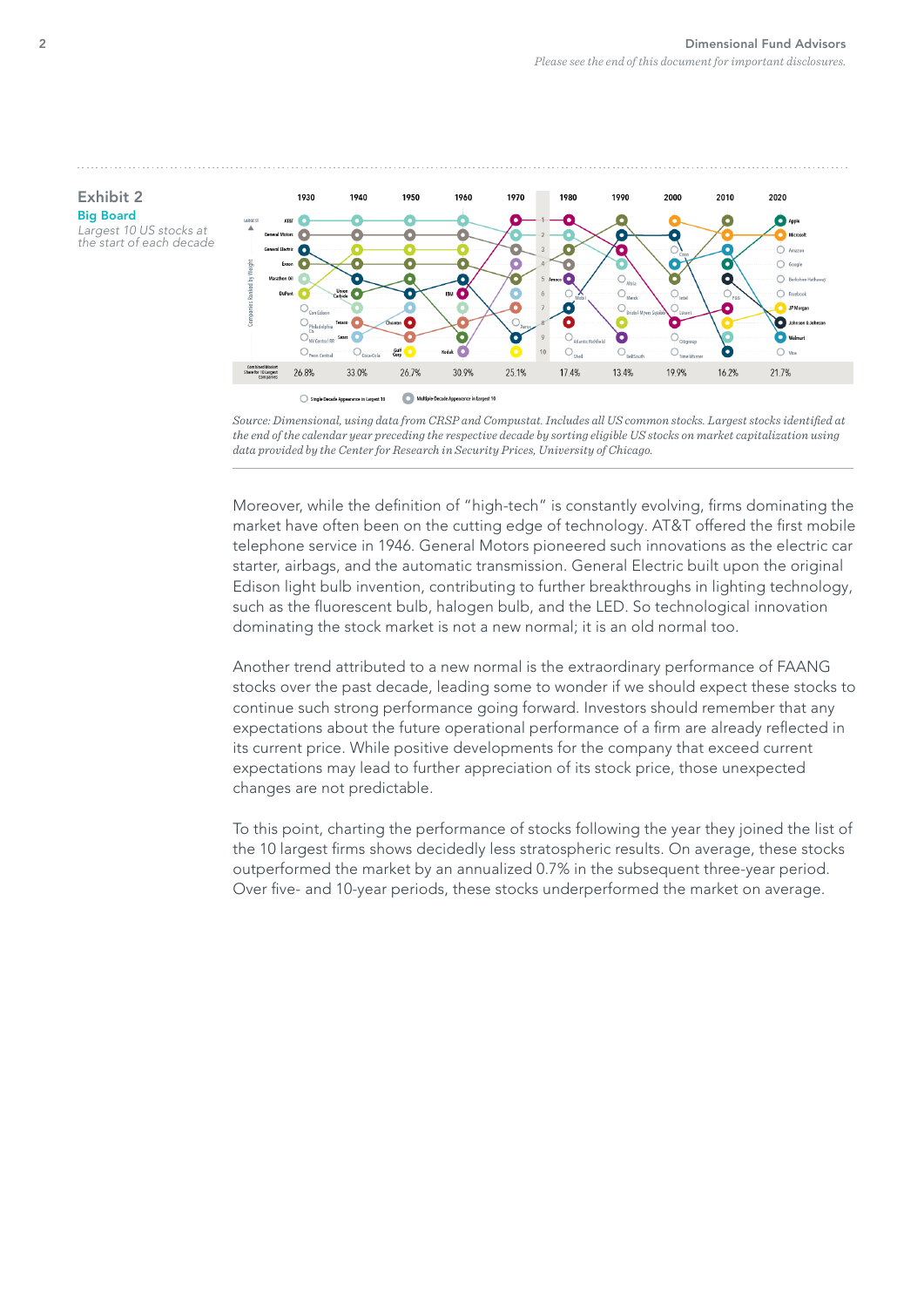

## Past performance is not a guarantee of future results.

*Source: Dimensional, using data from CRSP and Compustat. Includes all US common stocks. Largest stocks identifed at the end of each calendar year by sorting eligible US stocks on market capitalization using data from CRSP. Market is represented by the Fama/French Total US Market Research Index. Excess return for each stock is the diference in annualized compound returns between the stock and the market, computed from the frst month following initial classifcation in the top 10. Stocks in the sample are required to have at least 36 months of returns data following classifcation in the top 10.*

The only constant is change, and the more things change the more they stay the same. This seems an apt description of the dominant stocks atop the market. While the types of businesses most prominent in the market vary through time, the fact that a small subset of companies' stocks account for an outsized portion of the stock market is not new. And it remains impossible to systematically predict which large companies will outperform the stock market and which will underperform it. This underscores the importance of having a broadly diversifed equity portfolio that provides exposure to a vast array of companies and sectors.

#### GLOSSARY

The information in this document is provided in good faith without any warranty and is intended for the recipient's background information only. It does not constitute investment advice, recommendation, or an offer of any services or products for sale and is not intended to provide a suffcient basis on which to make an investment decision. It is the responsibility of any persons wishing to make a purchase to inform themselves of and observe all applicable laws and regulations. Unauthorized copying, reproducing, duplicating, or transmitting of this

## Exhibit 3 Power Down

Annualized return in excess of market for stocks after joining list of 10 largest US stocks, 1927–2019

<sup>1.</sup> Facebook, Amazon, Apple, Netfix, and Google (a subsidiary of Alphabet) are often referred to as the FAANG stocks.

Fama/French Total US Market Research Index: The value-weighted US market index is constructed every month, using all issues listed on the NYSE, AMEX, or Nasdaq with available outstanding shares and valid prices for that month and the month before. Exclusions: American depositary receipts. Sources: CRSP for value-weighted US market return. Rebalancing: Monthly. Dividends: Reinvested in the paying company until the portfolio is rebalanced.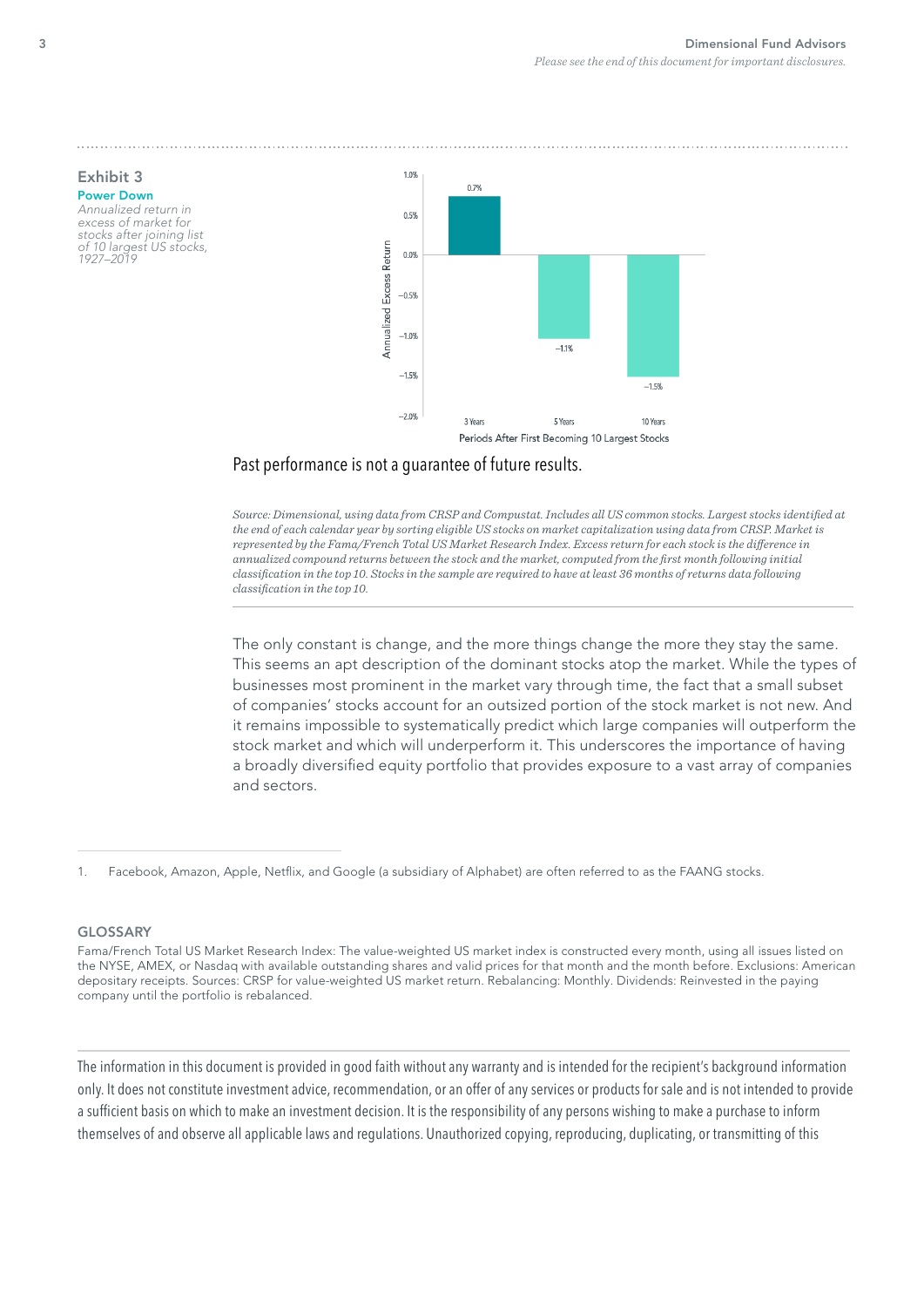document are strictly prohibited. Dimensional accepts no responsibility for loss arising from the use of the information contained herein.

"Dimensional" refers to the Dimensional separate but affliated entities generally, rather than to one particular entity. These entities are Dimensional Fund Advisors LP, Dimensional Fund Advisors Ltd., Dimensional Ireland Limited, DFA Australia Limited, Dimensional Fund Advisors Canada ULC, Dimensional Fund Advisors Pte. Ltd., Dimensional Japan Ltd., and Dimensional Hong Kong Limited. Dimensional Hong Kong Limited is licensed by the Securities and Futures Commission to conduct Type 1 (dealing in securities) regulated activities only and does not provide asset management services.

UNITED STATES: Dimensional Fund Advisors LP is an investment advisor registered with the Securities and Exchange Commission.

CANADA: These materials have been prepared by Dimensional Fund Advisors Canada ULC. They are provided for educational purposes only, should not be construed as investment advice or an offer of any security for sale and do not represent a recommendation of any particular security, strategy or investment product. Commissions, trailing commissions, management fees, and expenses all may be associated with mutual fund investments. Unless otherwise noted, any indicated total rates of return refect the historical annual compounded total returns, including changes in share or unit value and reinvestment of all dividends or other distributions, and do not take into account sales, redemption, distribution, or optional charges or income taxes payable by any security holder that would have reduced returns. Please read the prospectus before investing. Mutual funds are not guaranteed, their values change frequently, and past performance may not be repeated.

AUSTRALIA and NEW ZEALAND: This material is issued by DFA Australia Limited (AFS License No. 238093, ABN 46 065 937 671). This material is provided for information only. No account has been taken of the objectives, fnancial situation or needs of any particular person. Accordingly, to the extent this material constitutes general fnancial product advice, investors should, before acting on the advice, consider the appropriateness of the advice, having regard to the investor's objectives, fnancial situation and needs. Investors should also consider the Product Disclosure Statement (PDS) and the target market determination (TMD) that has been made for each fnancial product either issued or distributed by DFA Australia Limited prior to acquiring or continuing to hold any investment. Go to [au.dimensional.com/funds](https://au.dimensional.com/funds) to access a copy of the PDS or the relevant TMD. Any opinions expressed in this material refect our judgement at the date of publication and are subject to change.

#### WHERE ISSUED BY DIMENSIONAL IRELAND LIMITED OR DIMENSIONAL FUND ADVISORS LTD.

Neither Dimensional Ireland Limited (Dimensional Ireland) nor Dimensional Fund Advisors Ltd. (Dimensional UK), as applicable (each an "Issuing Entity," as the context requires), give fnancial advice. You are responsible for deciding whether an investment is suitable for your personal circumstances, and we recommend that a fnancial adviser helps you with that decision.

NOTICE TO INVESTORS IN SWITZERLAND: This is an advertising document.

#### WHERE ISSUED BY DIMENSIONAL IRELAND LIMITED

Issued by Dimensional Ireland Limited (Dimensional Ireland), with registered office 10 Earlsfort Terrace, Dublin 2, D02 T380, Ireland. Dimensional Ireland is regulated by the Central Bank of Ireland (Registration No. C185067). Information and opinions presented in this material have been obtained or derived from sources believed by Dimensional Ireland to be reliable, and Dimensional Ireland has reasonable grounds to believe that all factual information herein is true as at the date of this document.

Dimensional Ireland issues information and materials in English and may also issue information and materials in certain other languages. The recipient's continued acceptance of information and materials from Dimensional Ireland will constitute the recipient's consent to be provided with such information and materials, where relevant, in more than one language.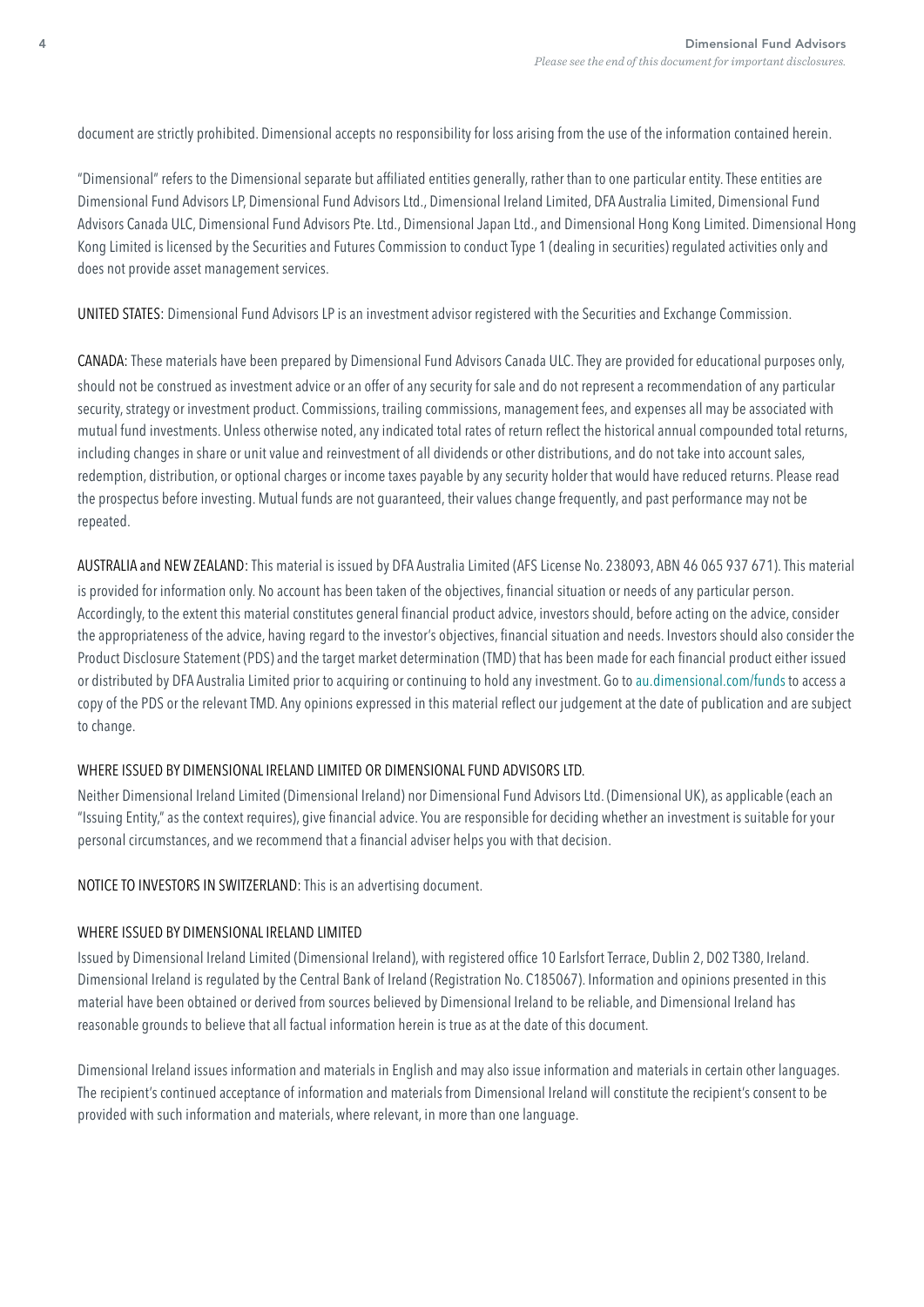#### WHERE ISSUED BY DIMENSIONAL FUND ADVISORS LTD.

Issued by Dimensional Fund Advisors Ltd. (Dimensional UK), 20 Triton Street, Regent's Place, London, NW1 3BF. Dimensional UK is authorised and regulated by the Financial Conduct Authority (FCA). Information and opinions presented in this material have been obtained or derived from sources believed by Dimensional UK to be reliable, and Dimensional UK has reasonable grounds to believe that all factual information herein is true as at the date of this document.

Dimensional UK issues information and materials in English and may also issue information and materials in certain other languages. The recipient's continued acceptance of information and materials from Dimensional UK will constitute the recipient's consent to be provided with such information and materials, where relevant, in more than one language.

## RISKS

Investments involve risks. The investment return and principal value of an investment may fuctuate so that an investor's shares, when redeemed, may be worth more or less than their original value. Past performance is not a guarantee of future results. There is no guarantee strategies will be successful.

#### SINGAPORE

This material is deemed to be issued by Dimensional Fund Advisors Pte. Ltd., which is regulated by the Monetary Authority of Singapore and holds a capital markets services license for fund management.

This advertisement has not been reviewed by the Monetary Authority of Singapore. This information should not be considered investment advice or an offer of any security for sale. All information is given in good faith without any warranty and is not intended to provide professional, investment, or any other type of advice or recommendation and does not take into account the particular investment objectives, fnancial situation, or needs of individual recipients. Before acting on any information in this material, you should consider whether it is suitable for your particular circumstances and, if appropriate, seek professional advice. Dimensional Fund Advisors Pte. Ltd. does not accept any responsibility and cannot be held liable for any person's use of or reliance on the information and opinions contained herein. Neither Dimensional Fund Advisors Pte. Ltd. nor its affliates shall be responsible or held responsible for any content prepared by fnancial advisors.

### FOR PROFESSIONAL INVESTORS IN HONG KONG.

This material is deemed to be issued by Dimensional Hong Kong Limited (CE No. BJE760) ("Dimensional Hong Kong"), which is licensed by the Securities and Futures Commission to conduct Type 1 (dealing in securities) regulated activities only and does not provide asset management services.

This material should only be provided to "professional investors" (as defined in the Securities and Futures Ordinance [Chapter 571 of the Laws of Hong Kong] and its subsidiary legislation) and is not for use with the public. This material is not directed to any person in any jurisdiction where (by reason of that person's nationality, residence, or otherwise) the publication or availability of this material are prohibited or which would subject Dimensional Hong Kong (including its affliates) or any of Dimensional Hong Kong's products or services to any registration, licensing, or other such legal requirements within such jurisdiction or country. When provided to prospective investors, this material forms part of, and must be provided together with, applicable fund offering materials. This material must not be provided to prospective investors on a standalone basis. Before acting on any information in this material, you should consider whether it is suitable for your particular circumstances and, if appropriate, seek professional advice.

Unauthorized copying, reproducing, duplicating, or transmitting of this material are prohibited. This material and the distribution of this material are not intended to constitute and do not constitute an offer or an invitation to offer to the Hong Kong public to acquire, dispose of, subscribe for, or underwrite any securities, structured products, or related fnancial products or instruments nor investment advice thereto.